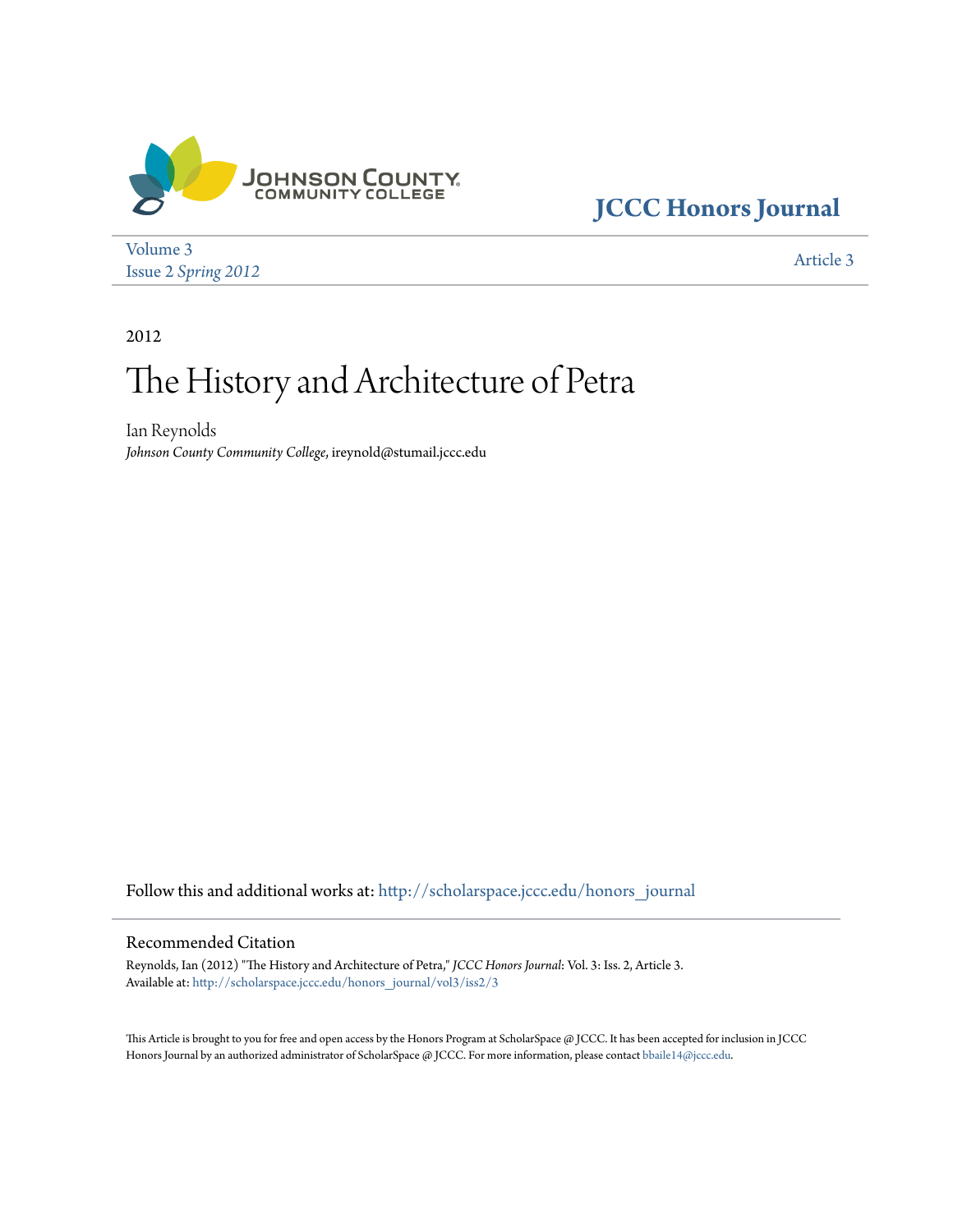### The History and Architecture of Petra

#### **Abstract**

Petra was a city of wealth, prosperity, and enormous ingenuity that allowed the Nabataean people to settle and even thrive in one of the harshest environments on earth. The city became the center of trade between the Middle East and the Roman Empire, which brought both wealth and power to its people. It also provided the resources for the construction of staggering tombs, monuments, and cities that turned the desert into an oasis. In addition, the confluence of cultures created the unique Nabataean art style, which incorporated some of the greatest elements of architecture from all over the ancient world and has left an unmistakable mark on the harsh desert landscape.

Faculty mentor: Dr. Allison Smith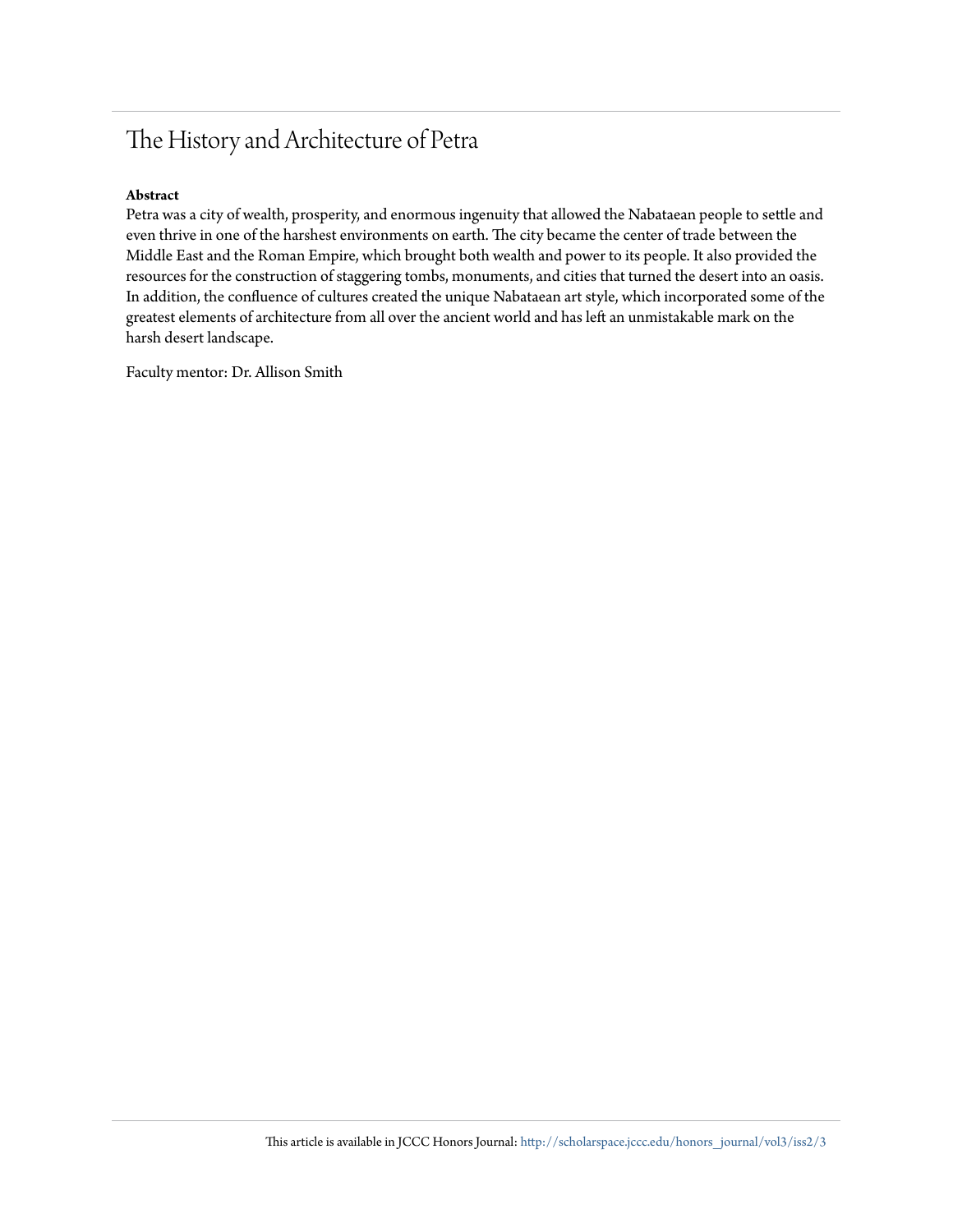The ancient city of Petra was at the center of the great Nabataean trade empire, which was a hub for not only the exchange of goods, but ideas and culture as well. This confluence of culture would lead to the unique style of art and architecture seen in Petra.

 The Nabataeans were a prosperous and powerful civilization of traders that rose to power between the 4<sup>th</sup> century BC and the  $2<sup>nd</sup>$  century AD.<sup>1</sup> At the height of their power the Nabataeans controlled vast expanses of desert located in present-day Jordan. This region "was highly strategic, was varied in terms of natural resources, had a few zones that were very fertile and cultivated, and most importantly was located in a position that controlled the caravan routes that crossed the Arabian Peninsula from the ports of both the Persian Gulf and the Red Sea". 2

 The control of these caravan routes made the previously nomadic Nabataeans quite wealthy and powerful allowing larger, more permanent settlements to be built and a more complex government to be established. Caravans that travelled across the Nabataean empire, "were well known for selling incense, spices, oils, perfumes, and other luxury goods".<sup>3</sup> The wide variety of goods that the Nabataeans offered meant that many different empires had an interest in trading with them. This trade included not only goods but also ideas and art trends which would be reflected in the Nabataean art form.

 Due to their economic and cultural prosperity many people began settling in fertile areas along the all-important trade routes spanning the empire. One of these settlements, the city of Petra, was selected to be the new Nabataean capital and would grow to become a city of legendary status.

 $\overline{a}$ 

<sup>3</sup> Ibid.

<sup>&</sup>lt;sup>1</sup> Francesca A. Ossorio, Petra: Splendors of the Nabataean Civilization (Vercelli: White Star, 2009), 32.

 $<sup>2</sup>$  Ibid.</sup>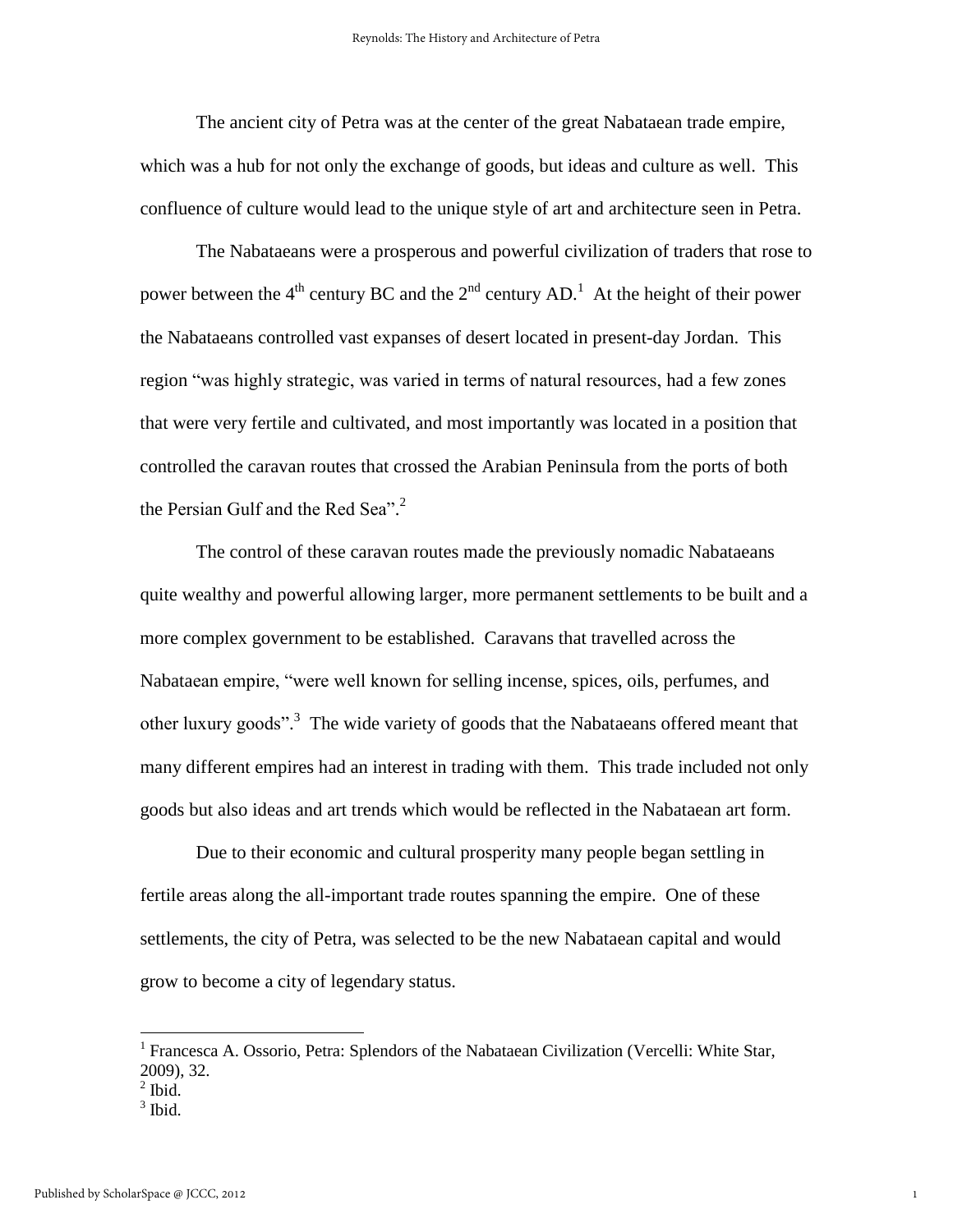While it would become a great city, the first settlements in Petra were simple structures of rough stones and clay, which may have been built so travelers could store items until they returned to the city. $4$  This style of living continued for a long period until people began to permanently settle the areas in and around Petra. Even after settlement began, "their domestic architecture remained simple, and stone built single story houses covered the undulating slopes of Petra".<sup>5</sup>

 Although their dwellings remained simple, the inhabitants began incorporating the ideas and styles of their trading partners into their tombs and monumental architecture. The architectural style of the Nabataeans was a blend of Assyrian, Egyptian, Hellenistic, and Roman influences that were incorporated into the unique architecture of Petra.<sup>6</sup> The first monumental constructions were the numerous tombs surrounding the outer limits of the city, much like the cities of the Greek and Roman Empires. One of the first large tombs to be constructed was the Pyramid Tomb named for the four pyramids or memorial stele which, "stand across the top of its façade. The design of the tomb is unique in Petra, or any other Nabataean site".<sup>7</sup> Such a tomb is a perfect example of the combination of architectural characteristics that create the unique Nabataean artform.

 The height of this tomb building came with the construction of the Khazreh or Treasury where the Nabataean King Aretas III (85-62 BC) was buried.<sup>8</sup> This enormous tomb, rising more than a hundred feet from the canyon floor, incorporates Corinthian and Nabataean columns as well as enormous temple friezes, which are carved from solid

 $\overline{a}$ 

<sup>&</sup>lt;sup>4</sup> Jane Taylor, Petra and the Lost Kingdom of the Nabataeans (Cambridge: Harvard University Press, 2002), 82.

<sup>5</sup> Ibid.

 $<sup>6</sup>$  Ibid.</sup>

<sup>7</sup> Ibid., 88.

<sup>&</sup>lt;sup>8</sup> Taylor, Petra and the Lost Kingdom, 91.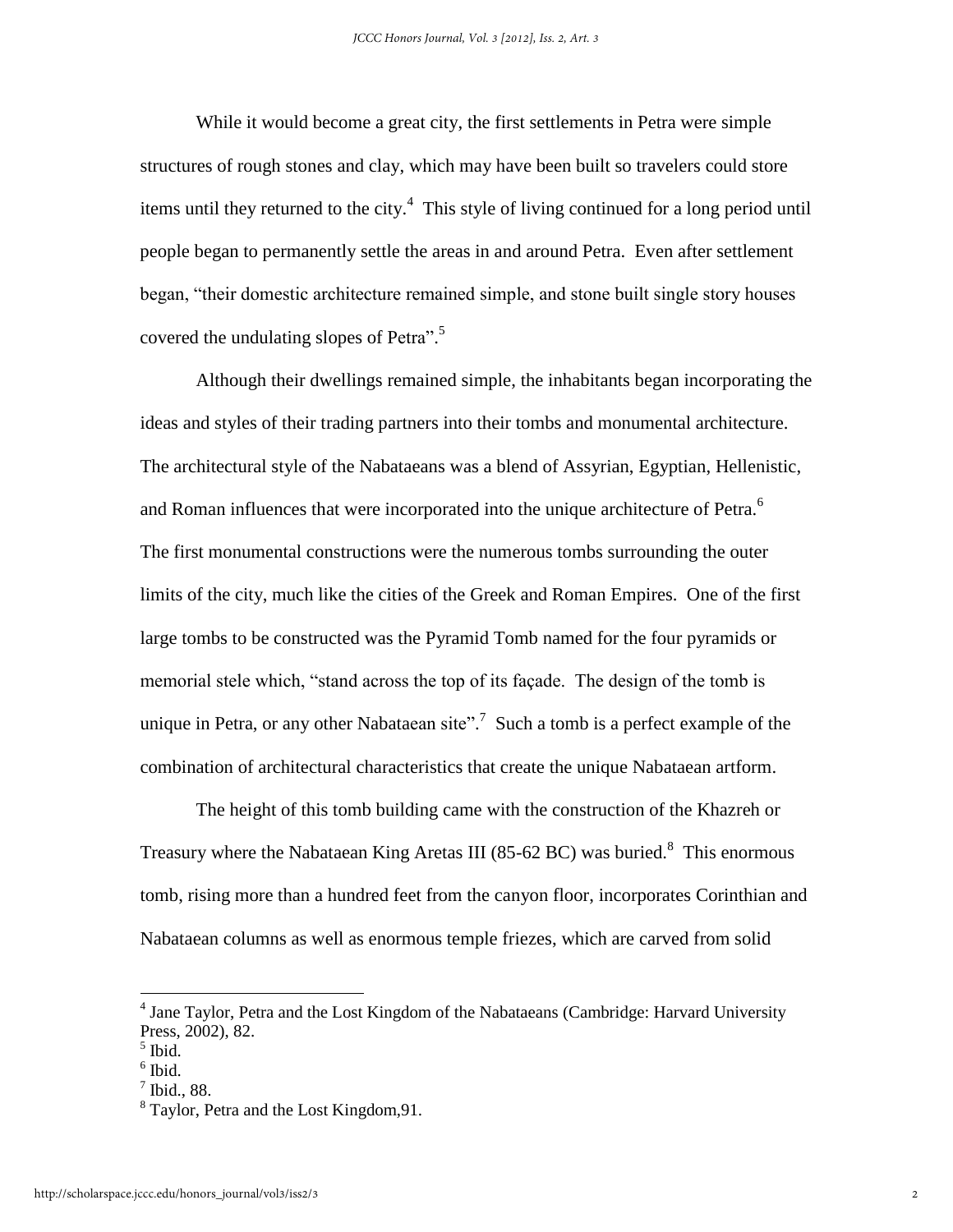rock. In addition several figures adorn the monument, including both Nabataean and Greek deities as well as characters from Greek mythology.<sup>9</sup> The construction of this tomb shows that not only were the Nabataeans willing to combine art styles, they were also willing to combine facets of different religions.

Another enormous tomb was The Deir or Monastery, produced for the Nabataean King Obodas III who died around 85 BC but continued to have a cult following long after, which is why many excavators believe his tomb was completed around the mid-first century  $AD<sup>10</sup>$ . This monumental construction dwarfs all of its visitors with several enormous niches to hold statues that now stand empty. Its simple doric frieze is comprised of alternating circular metopes and triglyphs and all of the engaged columns on the face of the monument are in the Nabataean style. What makes this tomb unique, in addition to it's size, is that it lacks the intricate carvings and symbolism of the Treasury, indicating that "most Nabataean architectural forms have developed from the elaborate to the simple, from the figurative to the aniconic – from the Khazneh to the Deir – a reversal of what is generally assumed".<sup>11</sup>

 A much later tomb worth noting is that of Sextius Florentinus, the Roman governor of Arabia who died around AD 129 and was buried in Petra at his own request.<sup>12</sup> While his tomb was much smaller that those of the Nabataean Kings it is one of the most elaborately ornamented in Petra. This ornamentation included the carving of several mythological and Roman symbols, such as a Medusa head below an arched

<sup>&</sup>lt;sup>9</sup> Ibid.

 $10$  Ibid. 99.

 $11$  Ibid. 98.

<sup>&</sup>lt;sup>12</sup> Taylor, Petra and the Lost Kingdom, 99.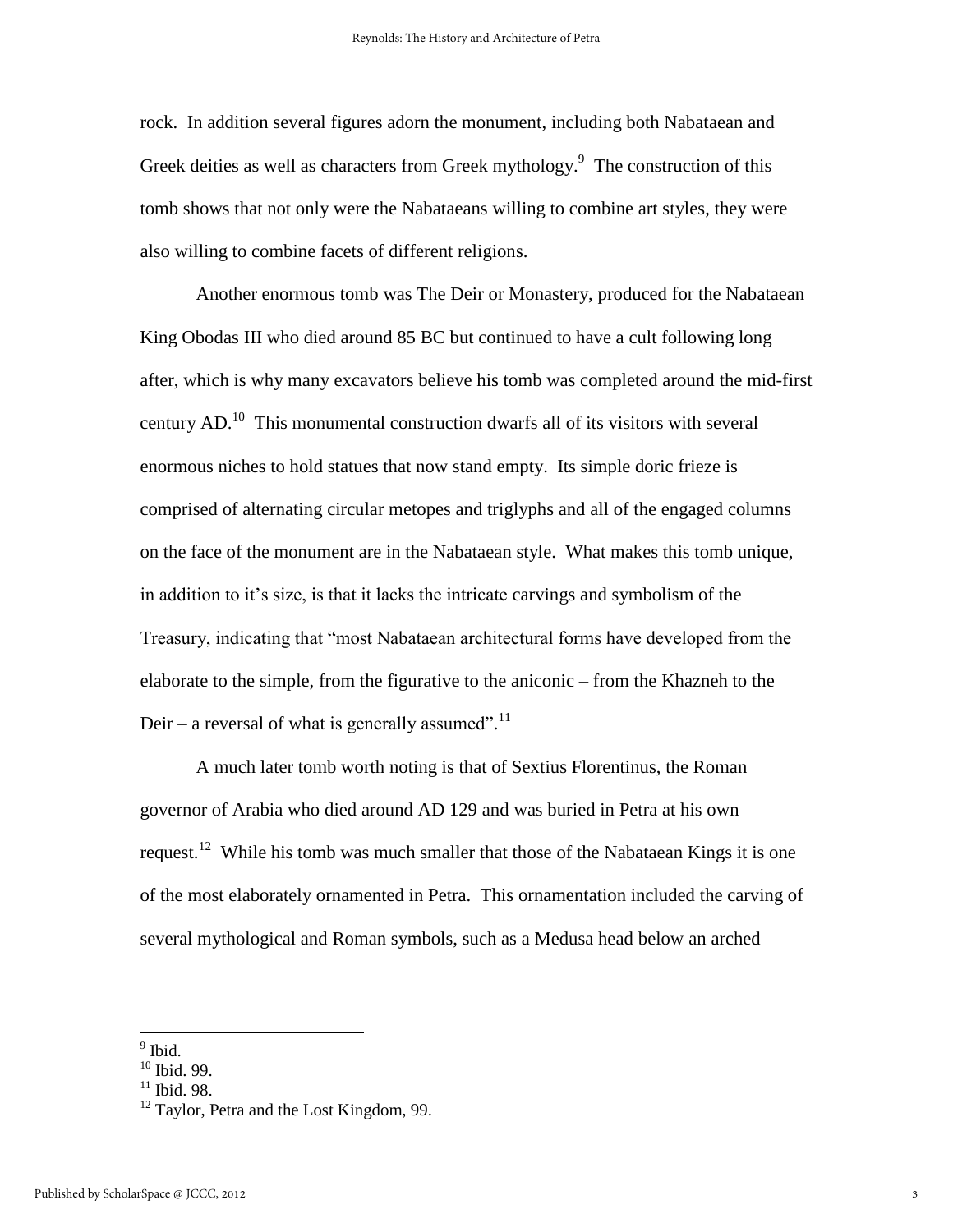pediment with a large eagle above, together with several Nabataean columns and a Latin inscription dedicating the tomb to Titus Aninius Sextius Florentinus.<sup>13</sup>

When carving these tombs and the building materials for Petra's other monuments, workers used four main stone-working tools. First was the simple pickaxe, which is documented on "an incised rock drawing by an ancient Nabataean, presumably a mason identifying his trade".<sup>14</sup> The other three tools were chisels and included a pointed version for making rough cuts to be smoothed over, a toothed chisel which creates the parallel lines found in Nabataean art, and finally a flat chisel for smoothing and dressing the cut stone.<sup>15</sup> If any mistake was made when carving or the base rock was of a low quality, the masons would simply cut the inferior stone from the monument, replace it with new stone and apply plaster to cover the patch. In addition to plaster many of Petra's monuments were covered in vibrant paint similar in color to the temples of Greece. $16$ 

 As the wealth and population of Petra continued to grow, King Aretas IV (9 BC – AD 40) took the throne. Described in inscriptions as "he who loved his people" Aretas IV would begin the monumentalization of Petra and many other cities in the Nabataean Kingdom.<sup>17</sup> This process began with the construction of Petra's colonnaded street, which travels parallel to a stream where water diverted from the surrounding canyons would pass. The street was 18 meters wide and bordered with columns, porticos, and various buildings that were laid out in a Hippodamian grid pattern.<sup>18</sup> The greatest of these

 $\overline{\phantom{a}}$ 

 $14$  Ibid.

 $13$  Ibid.

 $15$  Ibid.

<sup>16</sup> Ibid. 104.

<sup>&</sup>lt;sup>17</sup> Ossorio, Splendors of the Nabataean Civilization, 44.

<sup>&</sup>lt;sup>18</sup> Taylor, Petra and the Lost Kingdom, 101.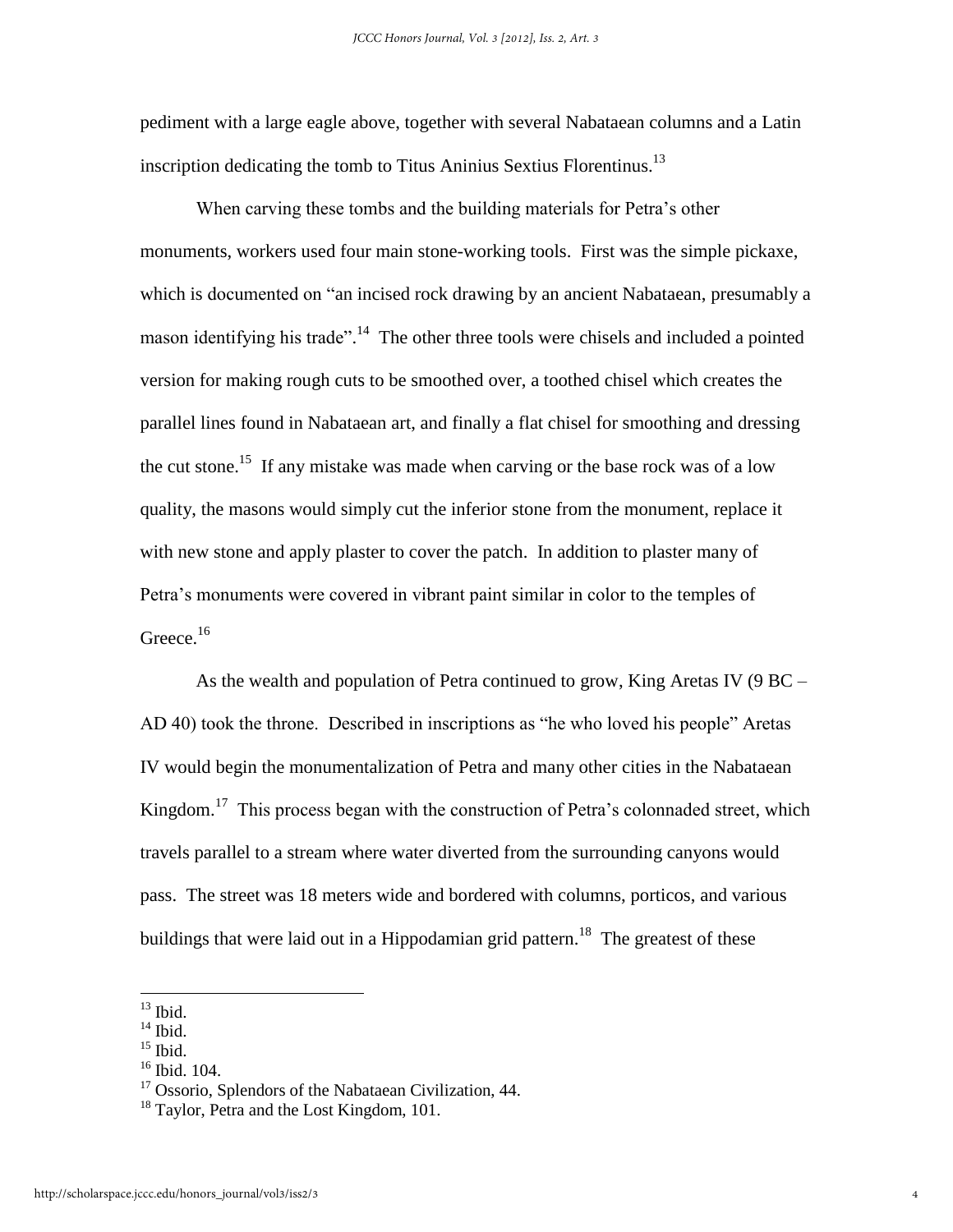buildings was the Petra Great Temple, which was also begun during the reign of Aretas IV.

 To construct the first stage of the temple stonemasons carved an enormous multilevel terrace into the surrounding cliffs, measuring 7,560 square meters.<sup>19</sup> This enormous space located south of the colonnaded street is divided into "Propylaeum (monumental gateway), a Lower Temenos, and monumental east and west stair ways, which in turn lead to the Upper Temenos, the sacred enclosure for the temple proper".<sup>20</sup> From the street level one passes by a series of small buildings that may have been shops or homes of Petra's wealthier residents. The Propylaeum is a wide set of stairs leading to the Lower Temenos, a large open-air plaza paved with hexagonal stones that overlaid an extensive system of canals.<sup>21</sup> Flanking the open plaza were two sets of triple colonnades with a total of 120 columns and tiled roofs, even more amazing is the fact that the columns were capped with elephant heads rather than the common curved volutes. These unusual capitals were, "elaborately carved to show the wrinkled skin and small ears of the Indian elephant".<sup>22</sup> This is just another example of how the Nabataeans embraced the artistic style of their trading partners that by now would have included India. At this time the Greeks had been incorporating elephants into their sculpture and coins since Alexander the Great fought the Persians in 331  $BC^{23}$  and became aware of the use of elephants in military battles.

<sup>&</sup>lt;sup>19</sup> Martha S. Joukowsky and Joseph J. Basile, "More Pieces in the Petra Great Temple Puzzle," Bulletin of the American Schools of Oriental Research 324. (2001): 43.  $20$  Ibid.

 $21$  Ibid. 47.

<sup>&</sup>lt;sup>22</sup> Taylor, Petra and the Lost Kingdom, 109.

<sup>&</sup>lt;sup>23</sup> Taylor, Petra and the Lost Kingdom, 110.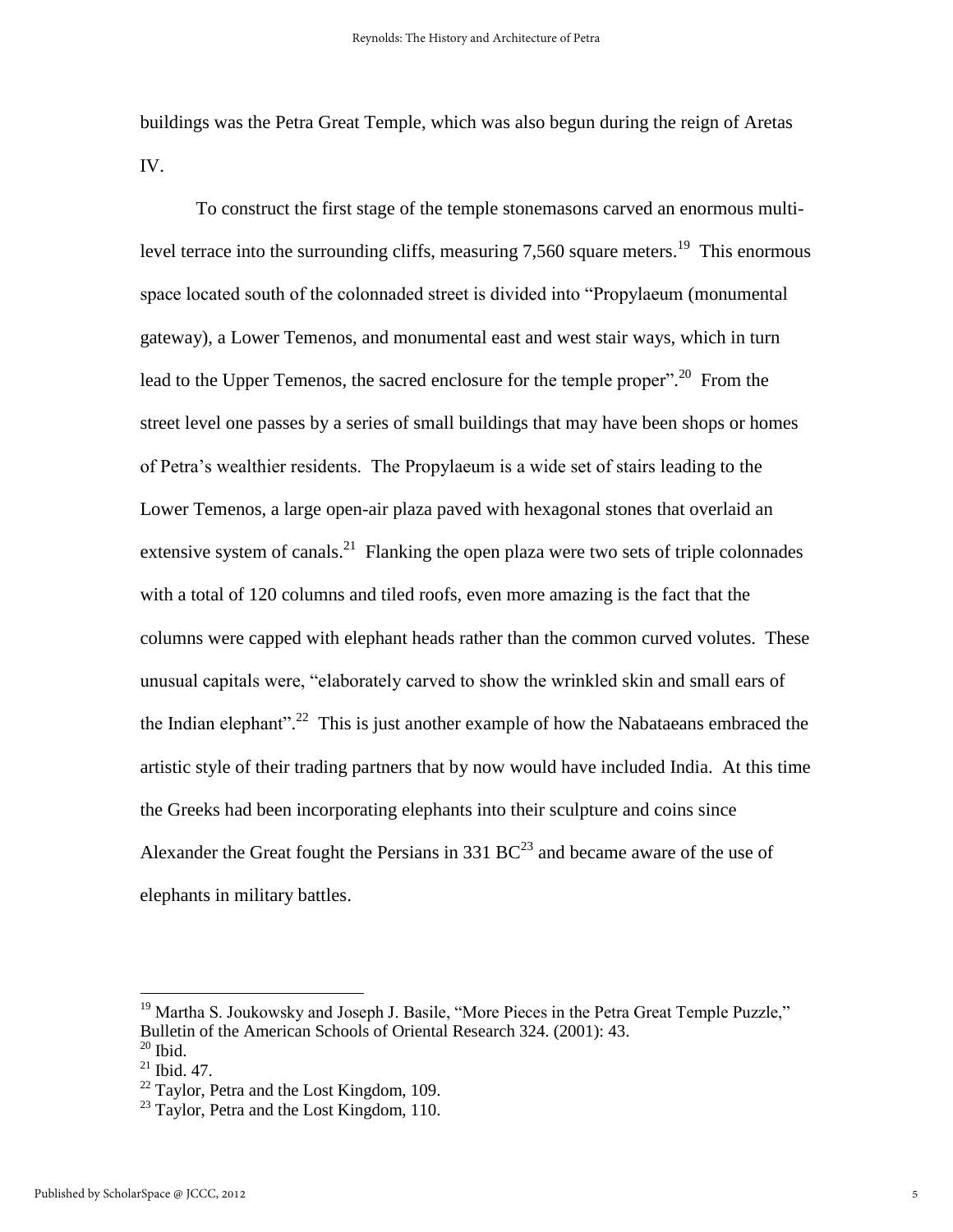On each side of the Lower Temenos visitors would pass a large staircase and exedra, each with two entrance columns on their way up towards the main temple. The Great Temple measures 35.5 meters by 42.5 meters, making it 1508.75 square meters, the largest freestanding building yet excavated in Petra.<sup>24</sup> The columns and walls of this temple were plastered and painted in various reds, yellows, and white, similar to the temples of ancient Greece. The actual temple was a minimum of 19 to 20 meters in height, its porch is tetrastyle in antis with widely spaced central columns and a pair of interior columns 5 meters beyond those of the porch.<sup>25</sup> An engaged column supports each corner of the cella and four smaller columns span the rear while eight columns flank the cella walls.

 To the east of the Great Temple was a lower terrace long thought to be Petra's Agora but recent excavations have revealed that it was a large pool and garden complex. To create this enormous garden complex a "large shelf (65 x 32m) was carved into the rocky slope east of the Great Temple, leaving vertical escarpments 16m high on the south and east, requiring the removal of up to 33,280 cubic meters of stone".<sup>26</sup> At the center of this rock terrace was a pool measuring 43 x 23 meters and was 2.5 meters deep; it also included an island pavilion that was  $11.5 \times 14.5$  meters.<sup>27</sup> When this pavilion was uncovered, excavators found an abundance of worked marble and limestone, some of foreign origin, which is yet another testament to the wealth and extravagance of Petra. For the pools and gardens to function the Nabataeans devised an elaborate system of aqua-ducts, piping, and even shallow basins placed so that sand and silt would be filtered

<sup>&</sup>lt;sup>24</sup> Joukowsky, "Petra Great Temple Puzzle," 48.

 $25$  Ibid

 $26$  Patricia Maynor Bikai, "A Pool Complex in Petra's City Center," Bulletin of the American Schools of Oriental Research 324, (2001): 24.

 $^{27}$  Beadal, "Pool complex," 43.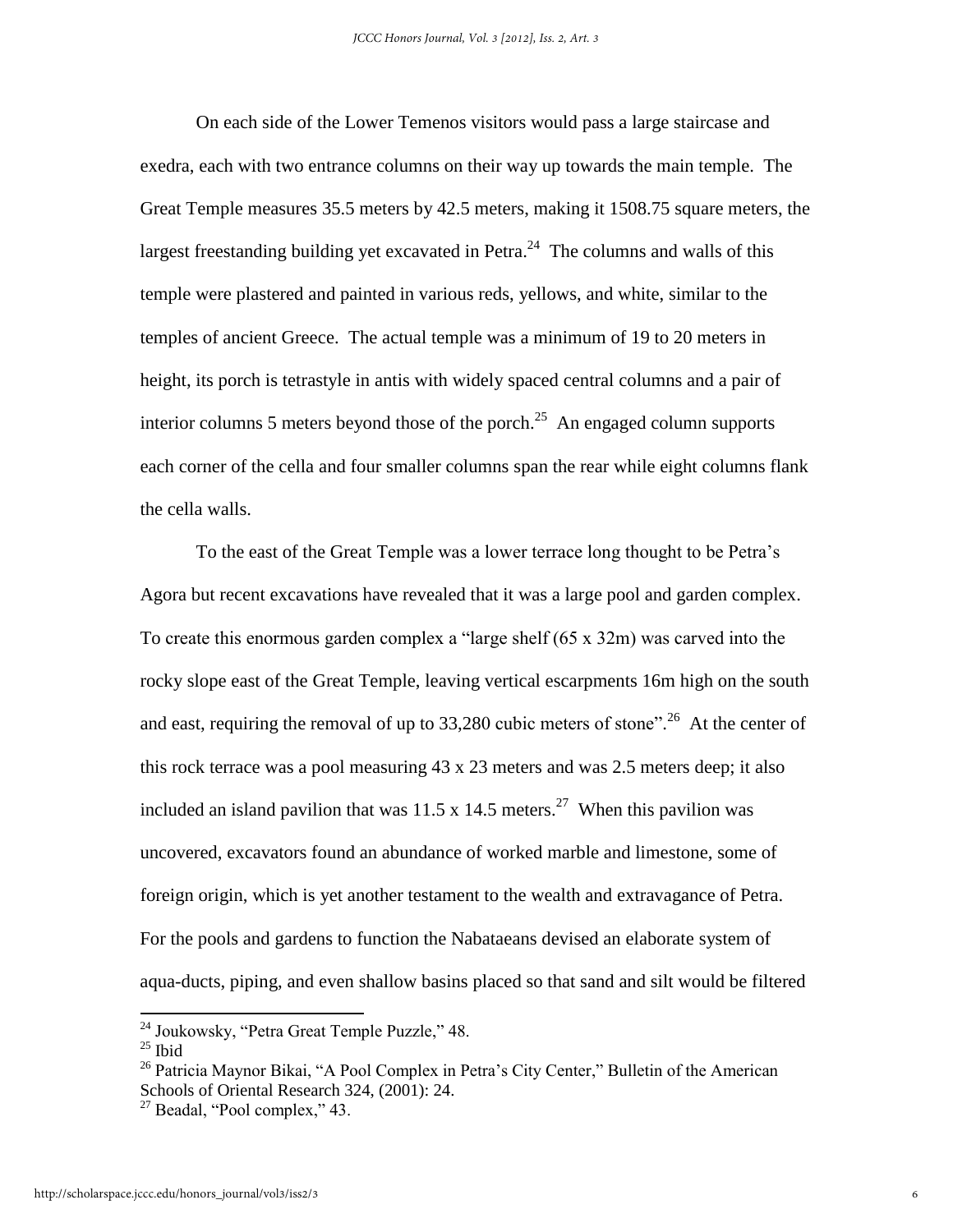from the flowing water. The construction involved a huge amount of cement to waterproof the pool, island, and basins, much like the water constructions of the Roman Empire. The purpose of this extravagant complex was to establish Petra as a thriving political, religious, and cultural center within the greater Hellenistic world.<sup>28</sup> In addition to adding to Petra's prestige, these gardens would also have provided the Nabataean King a refreshing retreat from the searing desert. While located in an arid climate, the brilliant Nabataeans engineered many systems to provide the residents of Petra with all the water they needed while protecting citizens from the violent winter floods that often devastated the surrounding canyons. The Nabataeans made sure to waste none of the water that nature provided to them by constructing an intricate network of terraces, canals, piping, and cisterns that made a garden of the desert.<sup>29</sup> To control flooding and ensure a steady supply of water was available year-round, the people of Petra constructed numerous dams, levees, and even aqueducts to transport water from springs located miles away from the city. $30$ 

 As this monumentalization continued, the citizens of Petra decided they needed a proper Greek theater. It was to be an enormous construction located on the edge of the city's necropolis in such a way that to build it required the destruction of numerous tomb facades. The tombs that were destroyed most likely were old enough to avoid upsetting the inhabitants of the city.<sup>31</sup> The theater complex was built during the reign of Aretas IV who was responsible for most of Petra's other monuments and may have been influenced

<sup>28</sup> Ibid. 39.

<sup>&</sup>lt;sup>29</sup> Taylor, Petra and the Lost Kingdom, 89.

<sup>30</sup> Ibid. 86.

<sup>&</sup>lt;sup>31</sup> Taylor, Petra and the Lost Kingdom, 112.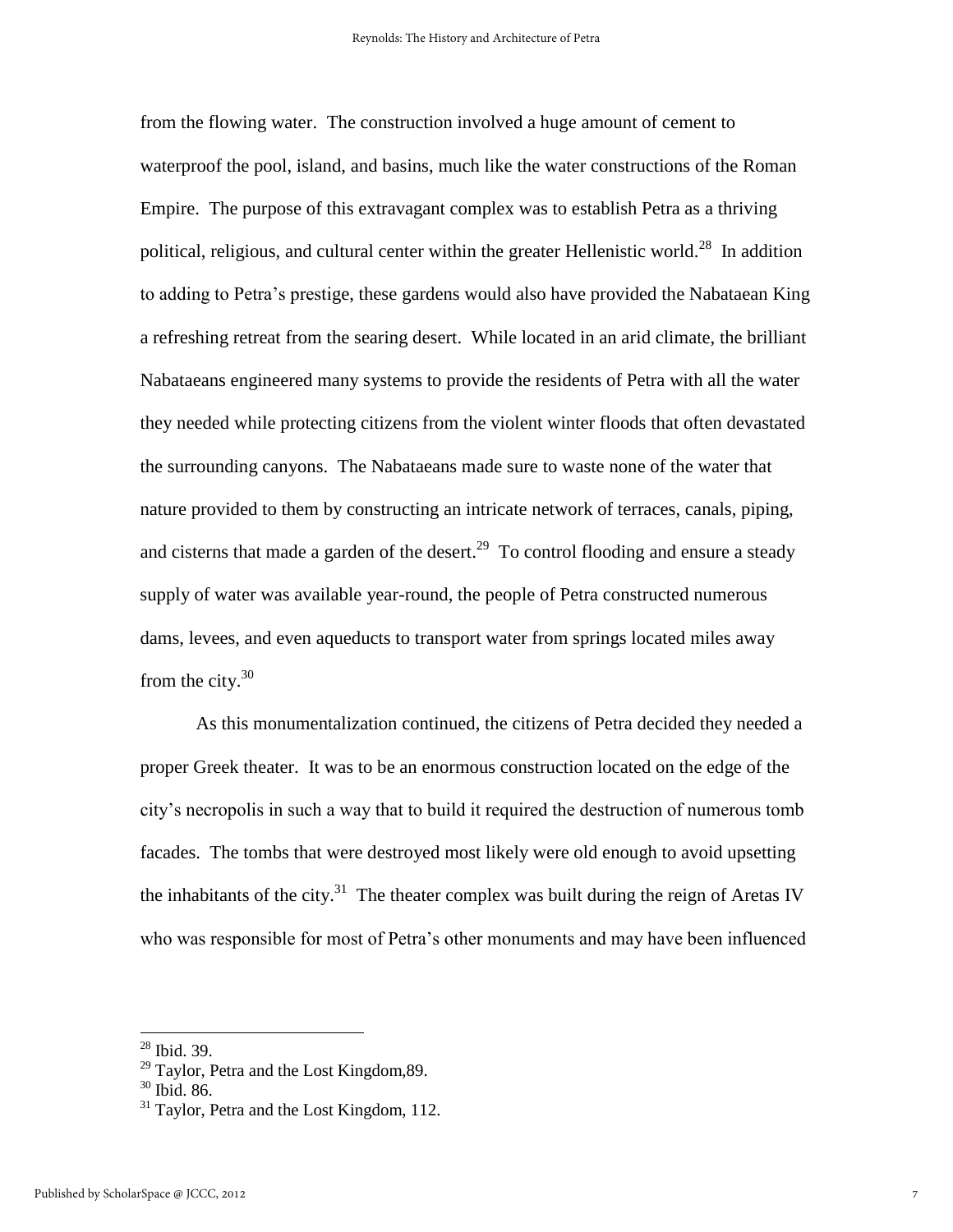by the theaters built by Herod The Great who died early in the reign of the Nabataean king.

 The great theater was built to the Roman's standards for the shape, proportions, orientation and stage design, and had a seating capacity of 5000. To prevent its flooding during the desert winters, several channels were cut above and around the structure to divert water into cisterns, it did however flood in 1991 after the rain channels became blocked by silt but similar events have been prevented by clearing the drains of accumulated debris.<sup>32</sup>

 After these architectural marvels had been completed Petra continued to enjoy its golden age, but this was not to last. As time went on, many caravans began to favor routes which passed far north of Petra, and the thriving Nabataean ports began to fall into decline. It was during this period that the last king of the Nabataeans would come to power. This new king, Rabbel II (AD  $70 - 106$ ) moved the capital of Petra to the northern city of Bosra where he made efforts to boost the agricultural development of this fertile and productive land.<sup>33</sup>

 Following the death of Rabbel II in AD 106, the kingdom of Nabataea lost its independence and became part of the Roman Empire. This would mean extensive changes for the cities and settlements of Nabataea, including Petra. Around the time of Roman annexation, huge renovations were made to the city, converting many of its private monuments and temples into civic areas for public and government use, much like the Roman cities of the day. The largest of these renovations were made to the Great Temple, which culminated in the conversion of the temple's cella into a 600-seat theatron

l

<sup>32</sup> Ibid. 113.

<sup>33</sup> Ossorio, Splendors of the Nabataean Civilization, 48.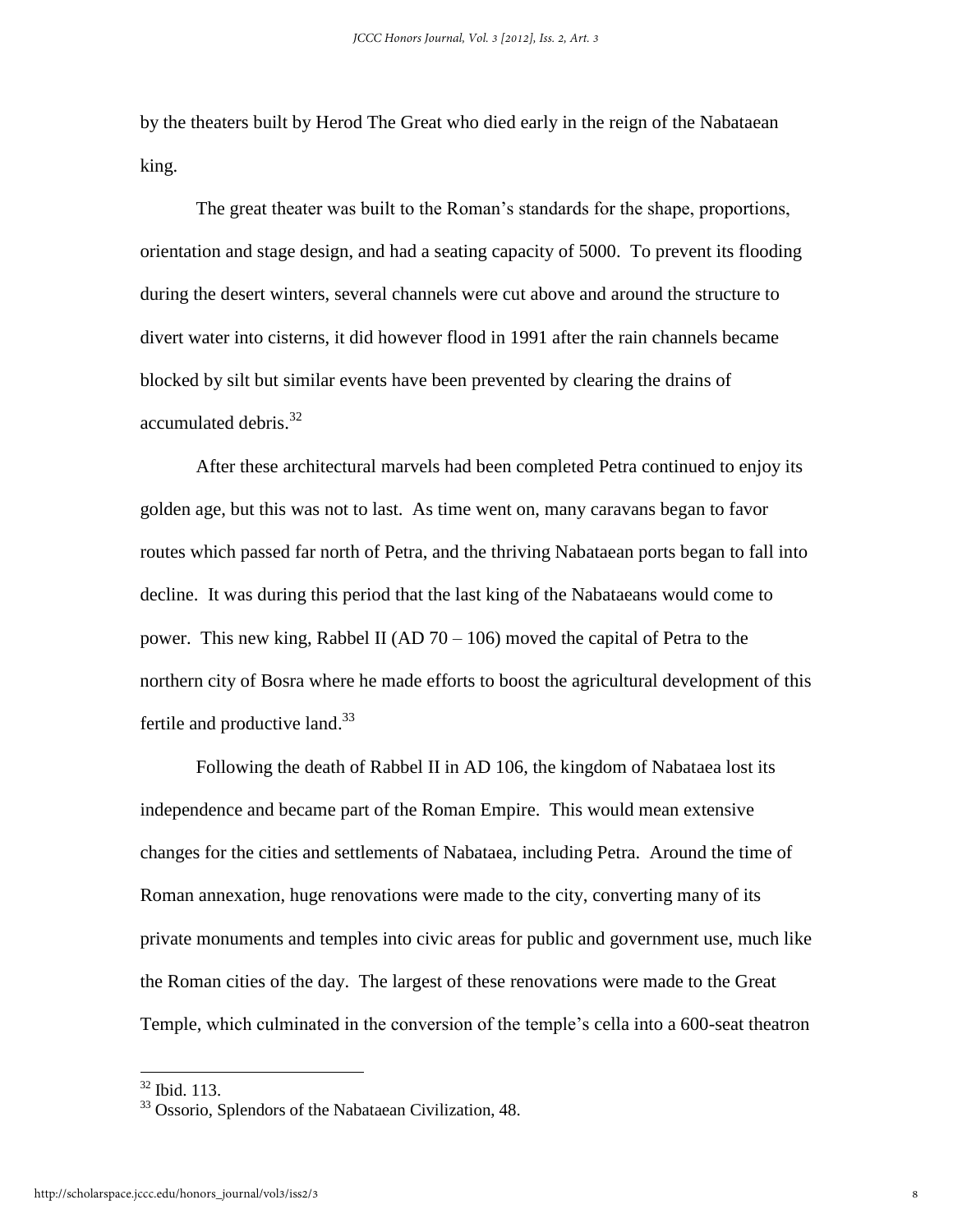thus transforming the sacred temple into a civic space.<sup>34</sup> Petra's pool complex also underwent a conversion from a private palace retreat into a public garden that was an essential element of Roman cities and now offered a relaxing oasis to all of Petra's citizens.<sup>35</sup>

 After this conversion, Petra continued to enjoy a relative popularity as a stop on the road from the new capital of Bosra to the western Ports.<sup>36</sup> It is during this time that Petra gained official metropolis status, which was inscribed near the colonnaded street after the 130 AD visit of Emperor Hadrian that gave the city the new title of Petra Hadrania.<sup>37</sup> Following this, Petra remained nearly unchanged until a major earthquake that destroyed most of the city's monuments occurred in May of 363 AD.<sup>38</sup> This would begin the decline of this once-imposing city but the actual abandonment of the area would not come until much later. Following the great earthquake a majority of the population left Petra and the toppled Nabataean monuments were never rebuilt. Some activity did occur though and a few shops were rebuilt; however the downtown area of Byzantine Petra was only a fraction of the city's former glory. A few new constructions did occur but were much smaller than the monuments of the city's golden age and were often built by scavenging materials from the city's fallen monuments. The first major construction attempted after the earthquake was the building of the ridge church, so named for its position on a large ridge opposite of the Great Temple. This Byzantine church had side aisles that were separated from the nave by five columns on each side. The ridge church had a simple stone floor except for the altar area which may have been

- $37$  Ibid.
- <sup>38</sup> Ibid.

<sup>&</sup>lt;sup>34</sup> Joukowsky, "Petra Great Temple Puzzle," 39.

 $35$  Ibid.

<sup>36</sup> Ossorio, Splendors of the Nabataean Civilization, 49.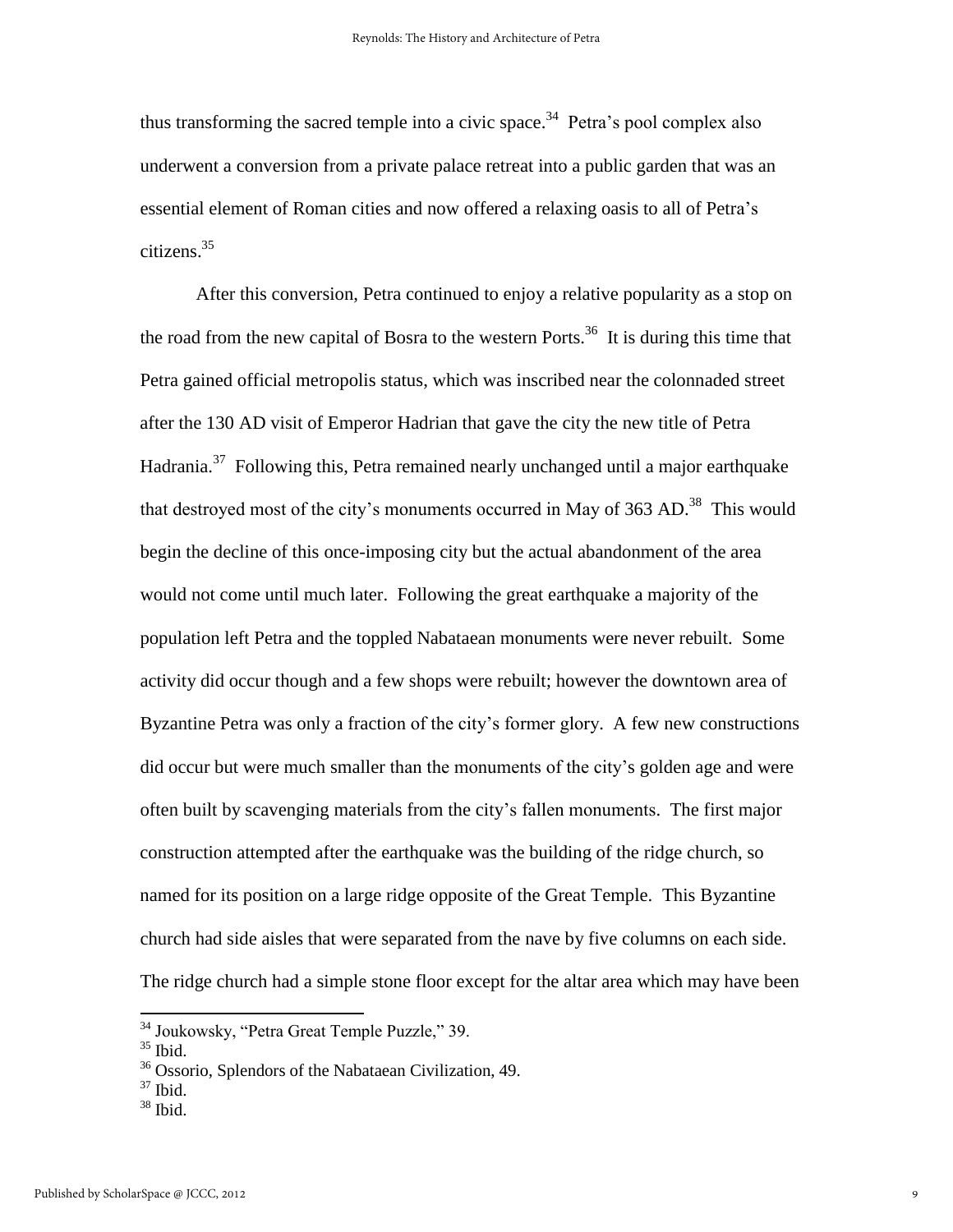marble; it also lacked a pulpit and benches along its walls, which are both features of Petra's later churches.<sup>39</sup> This church was also simple in ornamentation but still included a large cistern fed by downspouts from the roof of the church, displaying the inhabitant's continued resourcefulness.<sup>40</sup>

 The second and largest church to be constructed was the Petra Church. This church had a single apse with a large nave paved with sandstone and two wide side aisles that were covered in large mosaics. $41$  Attached to this was a three-room baptistery. The main room contained a cross-shaped font under a canopy supported by four columns… it is the best-preserved baptistery in the Near East".<sup>42</sup> The surviving mosaics from this church are most likely from the mid sixth century and show that even though most of Petra had been destroyed, its remaining citizens were still creating art. These mosaics had "a geometric background against which are portrayed animals, birds, and fish on each side. Down the center are personifications of the four seasons - wisdom, earth, and the ocean; there are also two fishermen, a fowler, and a vase with birds".<sup>43</sup> The mosaics of the Petra church also bear a significant resemblance to many of the mosaic works found in the Roman Empire, which is most likely a result of the continued status of Petra as a Roman colony.

 After the completion of the Petra Church only one other Christian building was constructed; this was the Blue Chapel Complex. The Blue Chapel was so named for the "four Egyptian blue granite columns that were moved there, presumably from a nearby

 $42$  Ibid.

 $39$ Patricia Maynor Bikai, "The Churches of Byzantine Petra," Near Eastern Archeology 65, (2002): 272.

<sup>&</sup>lt;sup>40</sup> Ibid. 271.

 $41$  Ibid. 272.

<sup>43</sup> Bikai,"Churches of Byzantine Petra," 274.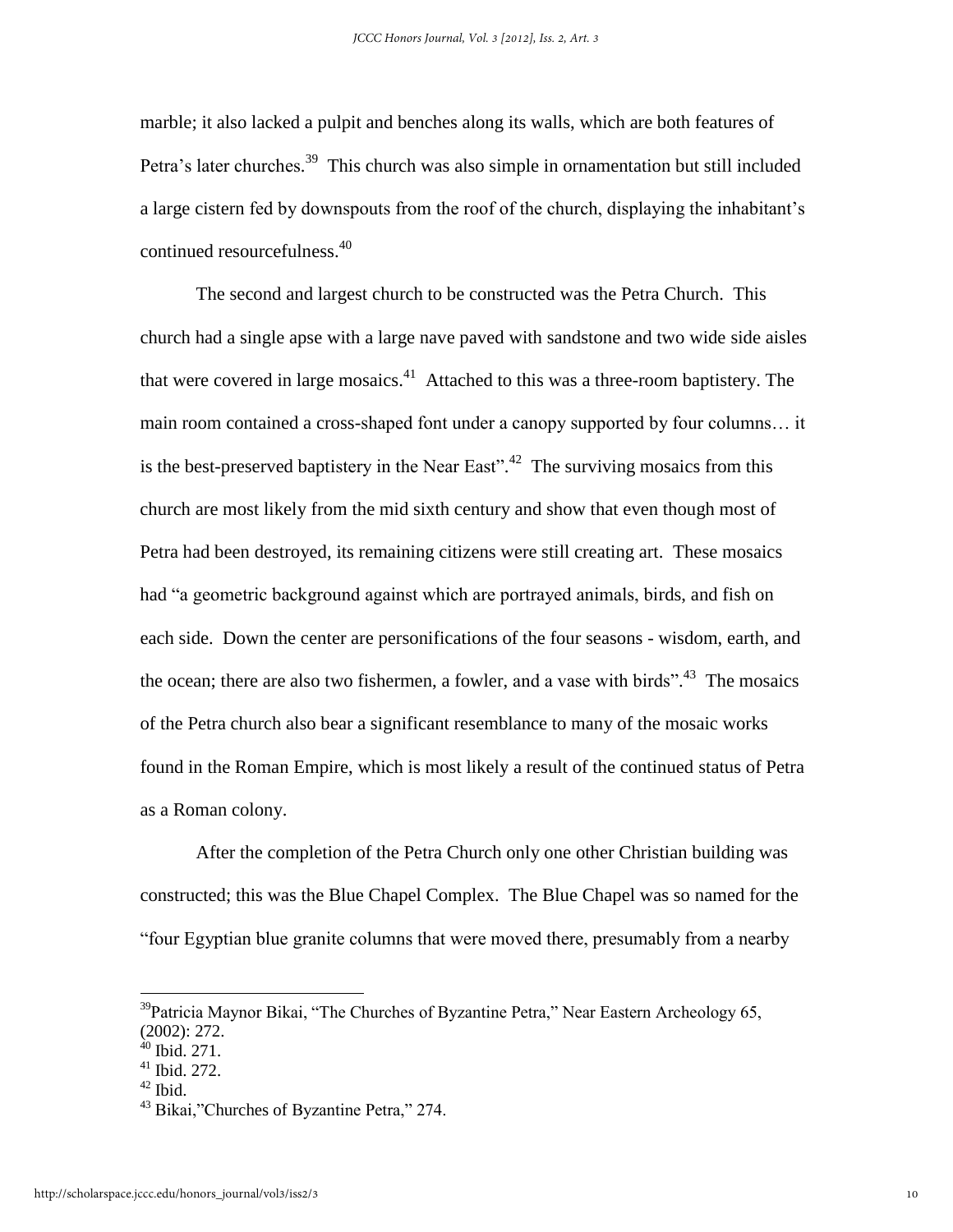ruined Nabataean monument".<sup>44</sup> This chapel complex is thought to have been private because it can only be reached via a narrow staircase from the upper part of the building – not a likely public access.<sup>45</sup> The private nature of the blue chapel is also indicated by its small stature, the interior area excluding the apse is only 111 square meters, as opposed to the 158 of the ridge church and the 358 of the Petra church.<sup>46</sup>

 After the construction of the Byzantine churches the remaining population of Petra began to dwindle. This may have been brought on by a lack of maintenance to the infrastructure that brought the all-important water to the city's citizens and held back the devastating winter floods. After the water systems collapse the city had to rely on the rainwater collected from the rooftops and the single spring, which was located within the city. Accounting for the amount of water produced by the spring today, "there were probably no more than a few hundred persons".<sup>47</sup>

 In AD 636 Petra came under the control of the Umayyad Caliphate, which put an end to the Byzantine era of the city and signaled the rapid decline of the remainder of Petra.<sup>48</sup> At the end of the Byzantine era the area surrounding Petra was experiencing numerous quakes and following the construction of a few crusader fortifications, the city was abandoned.<sup>49</sup>

 Petra was a city of wealth, prosperity, and enormous ingenuity that allowed the Nabataean people to settle and even thrive in one of the harshest environments on earth. The city became the center of trade between the Middle East and the Roman Empire,

<sup>44</sup> Ibid. 272.

 $45$  Ibid.

 $46$  Ibid.

<sup>47</sup> Ibid. 276.

<sup>48</sup> Ossorio, Splendors of the Nabataean Civilization, 49.

 $49$  Ibid.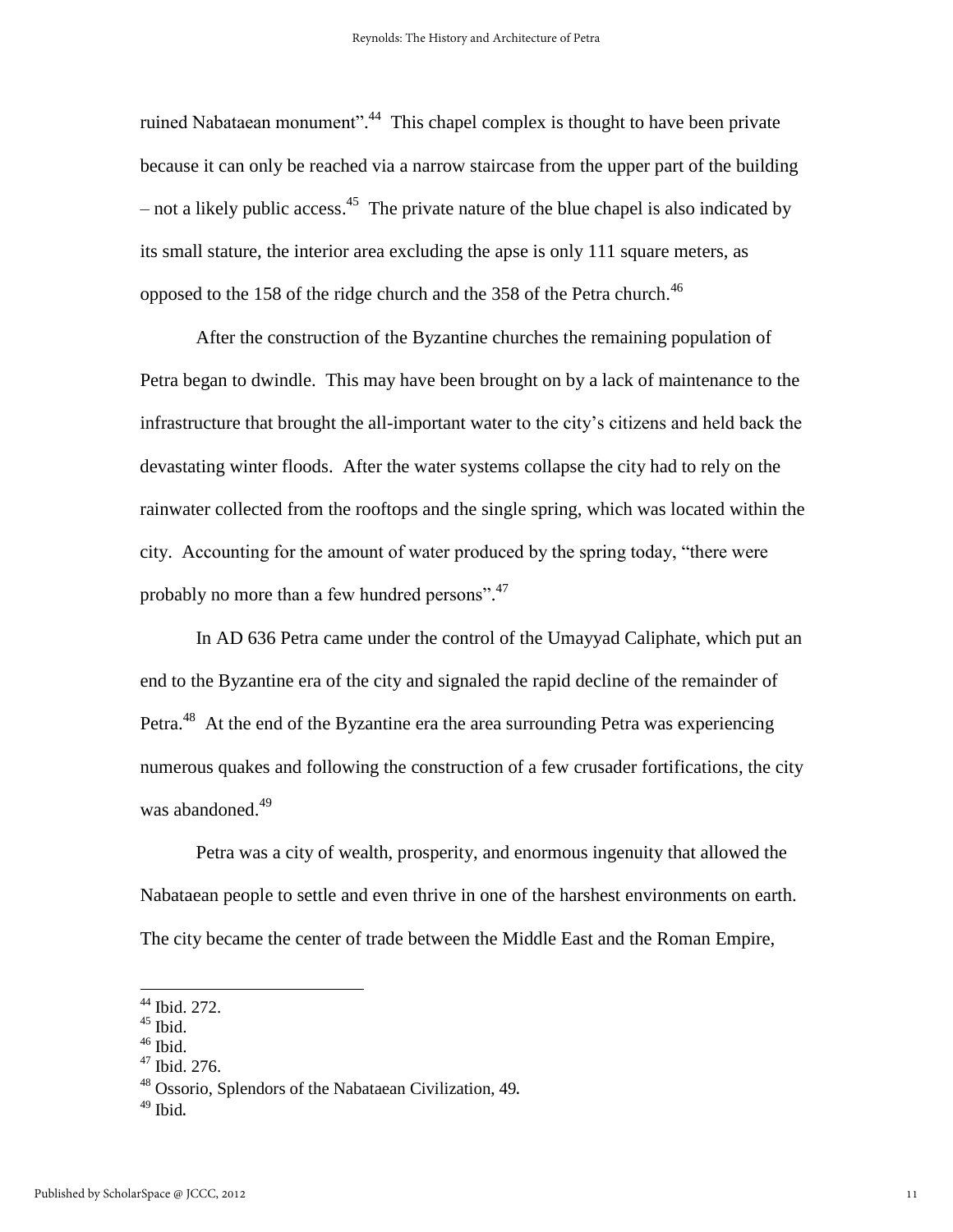which brought both wealth and power to its people. It also provided the resources for the construction of staggering tombs, monuments, and cities that turned the desert into an oasis. In addition, the confluence of cultures created the unique Nabataean art style, which incorporated some of the greatest elements of architecture from all over the ancient world and has left an unmistakable mark on the harsh desert landscape.

### Works Cited

Bedal, Leigh-Ann. "A Pool Complex in Petra's City Center."